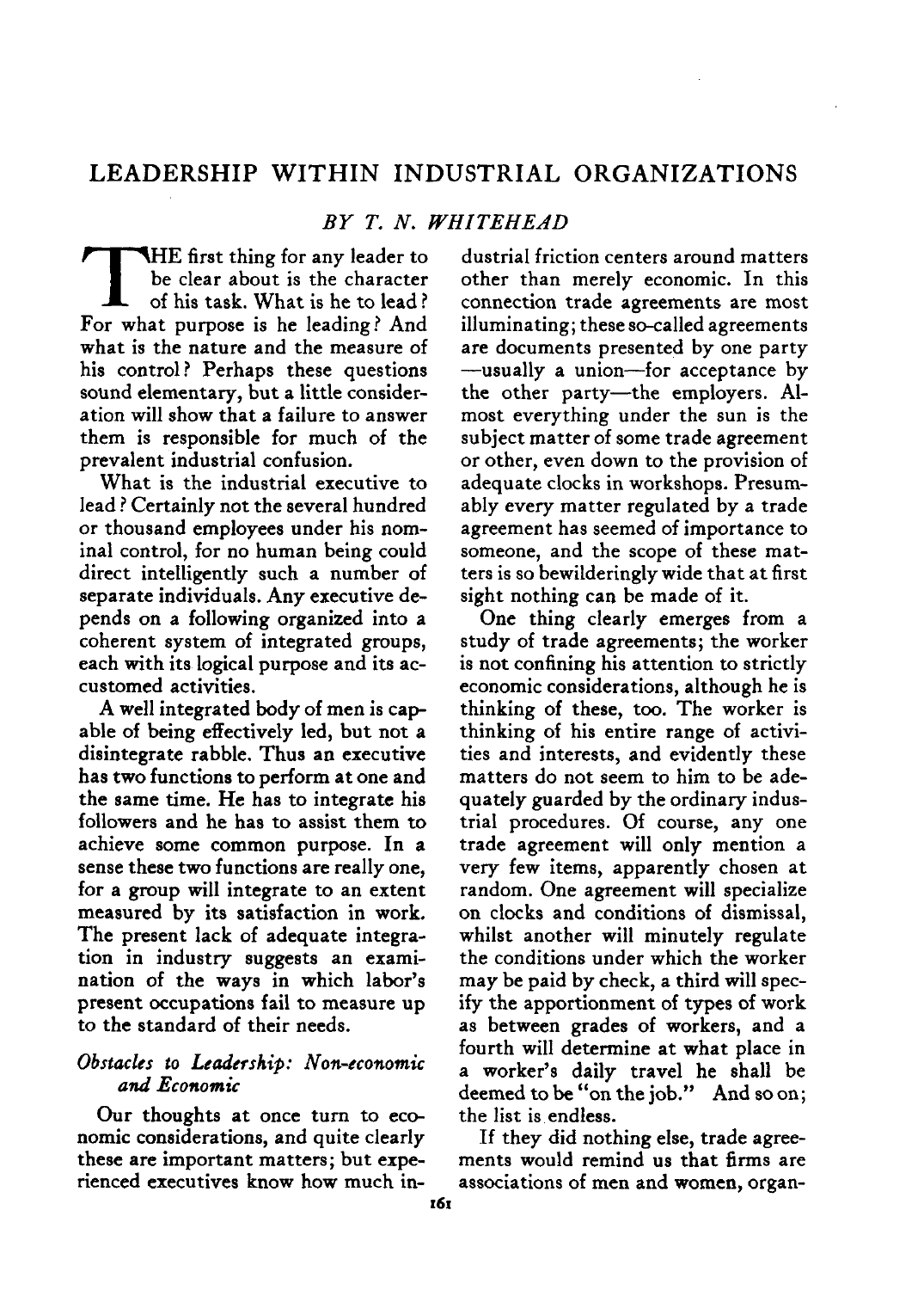ized for an economic purpose but necessarily involving, either directly or indirectly, the whole range of its workers' interests, hopes, intentions, and acts. There is no escape for industry from a full participation in the life of the community. This is a hackneyed statement, for everyone realizes that industry penetrates into the homes of a civilized community. What is not so well understood is that the community has entered into the workshops and offices of industry. In other words, industry is peopled with men and women bringing with them their entire stock of interests and sentiments, and above all their social sentiments, which are among the oldest and deepest sentiments they possess.

This is the real starting point of our problem. For industrial relations involve social sentiments in the same degree as do relations in any other sphere of activity; and leadership in industry cannot be effective unless it takes full account of those social sentiments which give to industrial groups their capacity for integration.

### *Management and Group Integration*

At one time it would have been very difficult to discuss the practical functioning of associations or groups for lack of systematic research in this direction; but more recently a number of careful studies of actual groups have been made. These reach all the way from primitive tribes, trading and manufacturing bodies, political groups, national groups, city groups, down to small industrial groups within a single workshop; and certain generalizations seem to apply to them all.

Every successful enduring group of whatever kind is found to be performing two related services for its members. In the first place, the group is organized for some explicit purpose, and this purpose is broadly economic in character. This is the avowed object of every enduring group, and this is the function of leadership that is invariably recognized.

But human interests and needs are also social. It is the economic motive *within a social setting* that is of importance to human beings. Very little expenditure but is heavily conditioned by the habits, customs, and sentiments of those around us; the very range of our furniture, the food we eat, the arrangement of our days is the outcome of social conditioning and sentiment. So no group can remain integrated for long unless it is so led as to satisfy its members' social sentiments. That is to say, the group must find in its work activities some satisfaction based on interhuman relationship.

Moreover, it is repeatedly found that the integration of a group depends primarily on habitual actions performed in common. Integrating sentiment is built up just in so far as these habitual social acts are encouraged and maintained; while any blow to accustomed collaboration proves equally a blow at integrating social sentiment.

It is important to be clear as to exactly what constitutes a social act. This may take the form of a conversation or a dinner party, but these are not the types of social acts that integrate working groups. What are referred to in an industrial situation are the routine actions performed by one man to fit in with the actions of some other member of the group. When a worker bares the end of an insulated wire to enable his neighbor to solder that wire to a terminal, that is a social act. Socialization of activity occurs when it is guided or modified by the activities of others. In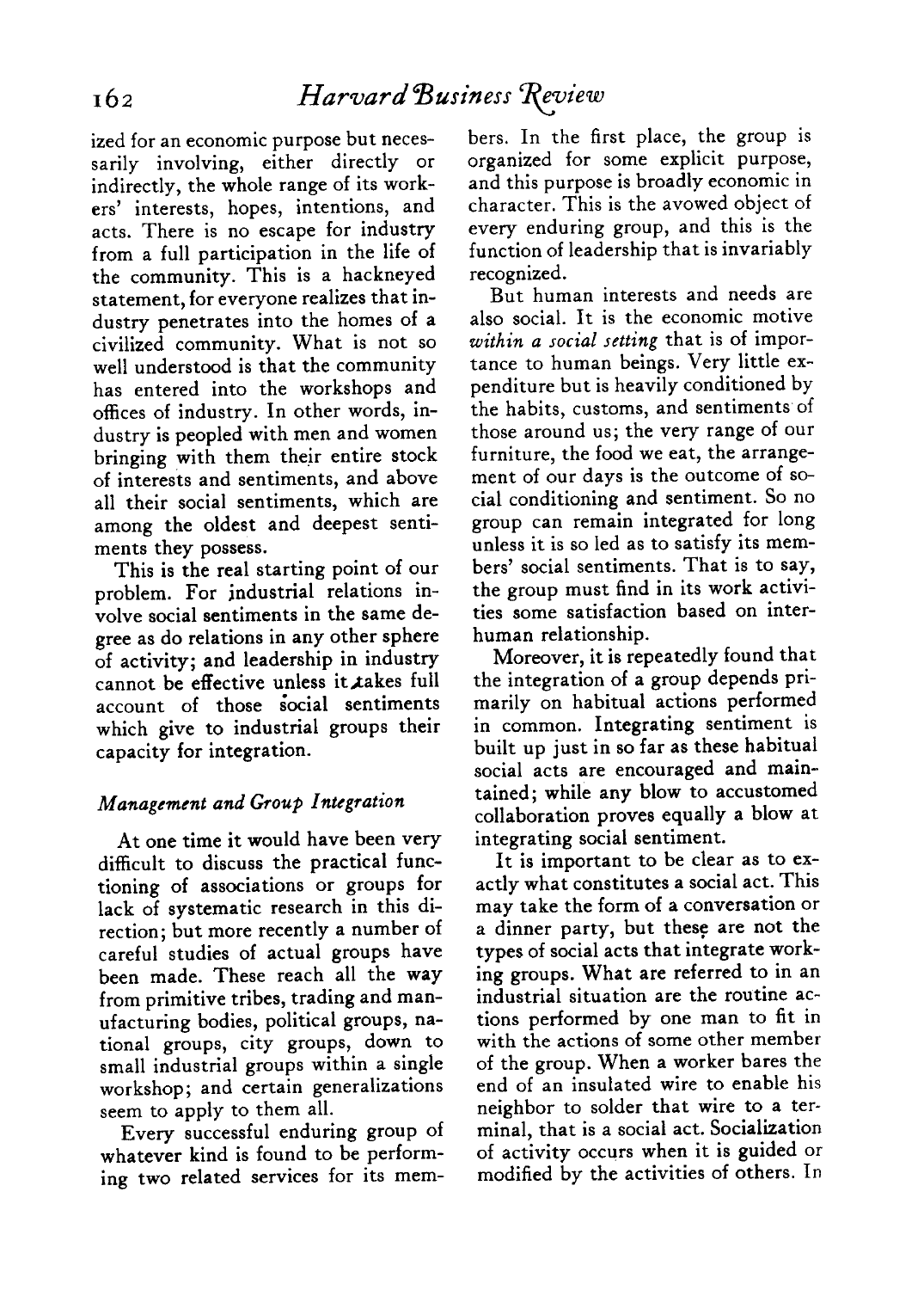this sense very little activity is entirely devoid of a social element.

Endless examples might be quoted to illustrate the connection between social routine and group integration. For investigation shows that social behavior is exhibited at levels far below explicit attention or knowledge, and on these levels of behavior are built up sentiments supporting group integration.

This constitutes a first generalization with respect to group behavior: *Group integration depends on routine relations between people developed over a period of time.^*

Conversely, the interruption of routine relations is the surest method of causing disintegration within a group. The social sentiments, friendships, loyalties, and work interests, are cut off from their roots; for no sentiment is wholly without relation to action, although the connection is often hidden from easy view. Moreover, stable social sentiments are of comparatively slow growth for the most part, and when broken down not only do they rebuild slowly, but their decay is apt to be associated with antisocial or disruptive sentiments.

This leads to a second generalization, for sentiments once aroused have a life of their own and they resist violent extinction.

A group will quite unconsciously resist any threat to its own cohesion. The Western Electric Company, in their Hawthorne researches, have contributed to our knowledge on this matter. A study was made of a group of skilled workers, men, who were behaving in such a manner as to isolate themselves from the apparent vagaries of managerial control. Management, for no doubt adequate logical reasons, is prone

to rearrange the working conditions of its workers with scant regard for the social routines and sentiments it is unwittingly breaking. In consequence, industrial groups develop a series of routines designed to nullify the effects of managerial activity. These routines are not logically evolved, and for the most part are explained by the workers on entirely different grounds; nonetheless they are only found in groups fearful for their own survival. I refer to such matters as eliminating fluctuation of output, which is closely related to restriction of output; a failure in passing information up the supervisory line; and generally a lack of cooperation in the economic purposes of management.

The Western Electric researches are very relevant to this problem, but the same behavior has been observed in studies of other industrial groups. Mathewson in his investigations into "Restriction of Output among Unorganized Workers" draws a similar picture.

Clearly management's concern should be to assist group integration among its workers, and to be in some sense included within that group. At all costs the management must avoid action which may seem to threaten the habitual routines of a group, for in that case the group will react by putting itself be-< yond the possibility of intelligent leadership. Anyone who has watched the fate of so many logically adequate motivation devices will know exactly what happens when a group resists its appointed leaders.

So the second generalization amounts to this: *A group will resist any outside threat to its own integrity by withdrawing into a self-made shell, and so ceasing to collaborate effectively with the larger so-*

**<sup>\*</sup> This matter is discussed at greater length in a previous article, "Human Relations within Industrial**

Groups," XIV HARVARD BUSINESS REVIEW I, Autumn. **1935-**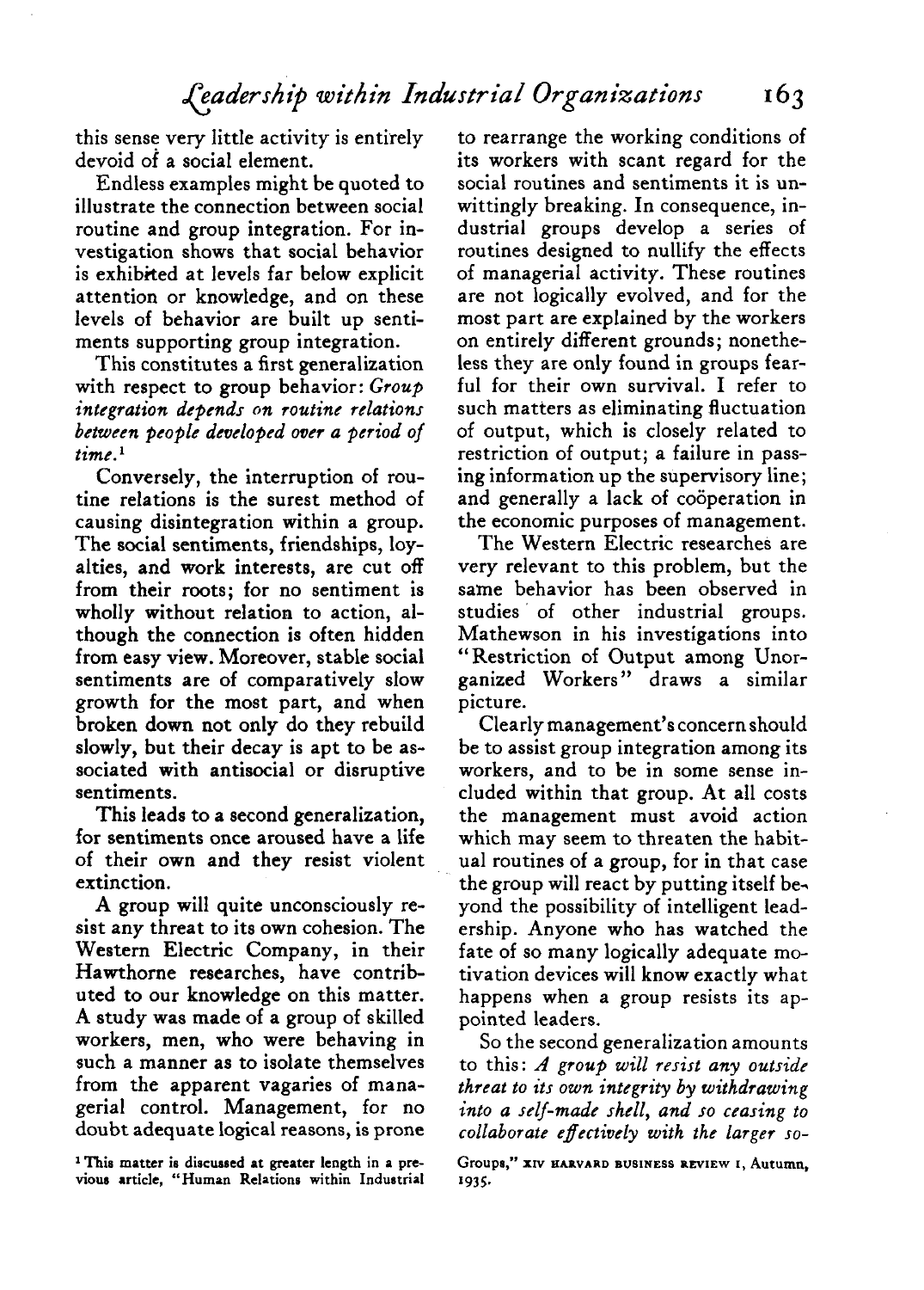*ciety around it.* This is group integration at a low level; it maintains some sort of internal integrity at the cost of its external integration. In particular, if a group feels itself to be threatened by the activities of management, the group will, so far as is possible, exclude the purposes of management from the scope of its intelligent consideration, and it will blindly fight every effort of leadership from that quarter.

There are a number of ways in which management could do something to avoid threatening the integrity of the groups within their control. For instance, management might adopt a wholehearted belief in the value of social integration. For, curious to relate, in spite of endless talk about the value of *"esprit de corps,"* "morale," and the like, many executives become visibly uneasy when this sentiment begins to build up in the only way possible to it. What is asked of the worker is a vivid loyalty to some high abstraction variously referred to as " Company Policy," "The Firm," or even "The Principles for Which We Stand."

But loyalty is a social sentiment and it is built on routine collaboration, starting with quite small groups within the structure, and gradually spreading outwards as these groups begin to integrate among themselves. The progress of loyalty is from small to larger associations; this is the story of American Federalization; it represents the historical growth of most large companies, and it is the story of integration in any wide association of human beings.

What is feared of integration within a small group is that the group may organize itself in opposition to the larger whole—and this it will certainly do if its existence be threatened; but equally, a protected group will endeavor to satisfy its wider interests by collaborating with the organization of which it is a logical part.

Talking is usually discouraged among workers, and undoubtedly when over indulged such behavior leads to inefficient work. On the other hand, there is evidence to show that, in some circumstances at least, permission to talk not only makes it more possible for a group to integrate itself, but the very fact of permission is visible evidence of management's attitude toward group integration. Western Electric experience suggests that, in so far as the group is collaborating freely with the management, the group itself will control talking and any other activity when the work shows signs of suffering thereby. Again, rest pauses have not only a direct effect on work habits but also facilitate interhuman contacts. In such ways management not only encourages group integration, but also captures the loyalty of the group by a demonstration of interest in its well-being.

However, it is not always possible in a progressive firm to avoid breaking down groups as a result of technological advance or for other reasons; and in any firm draughtsmen can be seen with plans of available floor space working out some improved arrangement of machine tools or of office desks. But every tool or desk presupposes a worker, and it is relevant to suggest that not only is there a better and a worse spatial arrangement for the stage property, there are also better and worse dispositions of the actors themselves. Yet it would be very exceptional to see a planning department spending its time in devising arrangements to secure continuity of existing groups. I have never witnessed this sort of planning, and yet it would be well worth the trouble.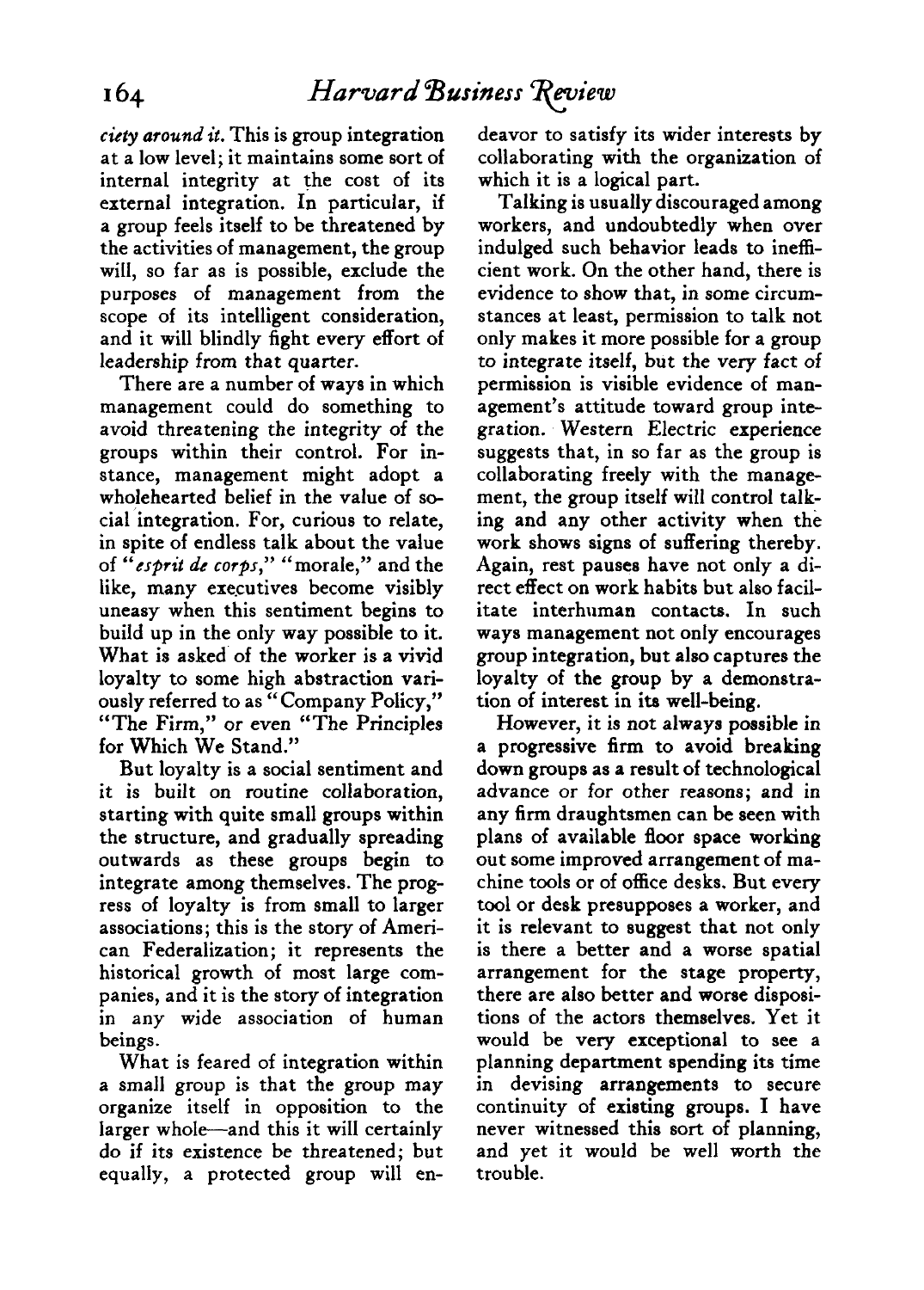## *Leadership to Meet Necessary Change*

Probably we are all ready to admit that the maintenance of integrated industrial groups lies somewhere at the root of successful employer-employee relations, but the main problem has yet to be faced. It is possible to go a long way in the direction of encouraging group integration, both inside the group, and as between groups; but only to a very limited, though important, extent is it possible to prevent frequent changes in the social routines of each individual or small group. Cooperative sentiments are slow to build and easily broken, and if their existence in a firm were to depend on the rigid maintenance of the *status quo,* then the outlook for industrial leadership would be black indeed.

And so the real problem for industry amounts to this. If we assume every assistance on the part of management for the building and guarding of intra- and inter-group integration, under what conditions will the workers accord their management the right to lead them through the continuously changing path of economic efficiency ?

This is after all the common need of all ranks from bench hand to president; not one of these men is working for the pure joy of the activity. They all wish for a successful economic issue to their labors, but they wish for economic efficiency *as an essential aspect of their social framework.* The bulk of these men's lives is spent within the walls of the factory. If in the process of securing economic efficiency the social framework is destroyed, then the situation becomes intolerable; and equally, if in securing a full measure of interhuman activity, the economic purposes are neglected, again the situation collapses. Leadership is required to promote both

the economic and the interhuman aspects of activity. Each depends for its value upon the other, and together they constitute social living.

If the history of any group with a record of successful and enduring integration be carefully examined, two things will be noticed. First, the group is at its best during those periods in which the leadership is vigorous. And, secondly, when the group is being effectively led its character and functions are undergoing marked change.

Of course, we must not be misled by names and formal descriptions. One of the unconscious devices by which a changing organization preserves its continuity is in the adoption of a formal description which will cover the extending range of its activity. For instance, consider the Supreme Court of the United States. This group has a long and honorable history, and its formal description would cover that record from the beginning to the present day. But every school boy knows that the Supreme Court began with a strictly legal objective, the last court of appeal in a hierarchy of essentially similar institutions, and it has emerged as the guardian and interpreter of its country's governing activities—a complete and far-reaching evolution of function. One of the finest periods of the life of the Supreme Court took place under the leadership of Mr. Justice Marshall, a vigorous leader during a period of great change. Another successful institution has been the British Parliament during the nineteenth century, and here again its most effective activities have been during periods of strong leadership and marked change.

Any group or institution, from religious bodies to industrial companies, will show the same relation between effectiveness, leadership, and change.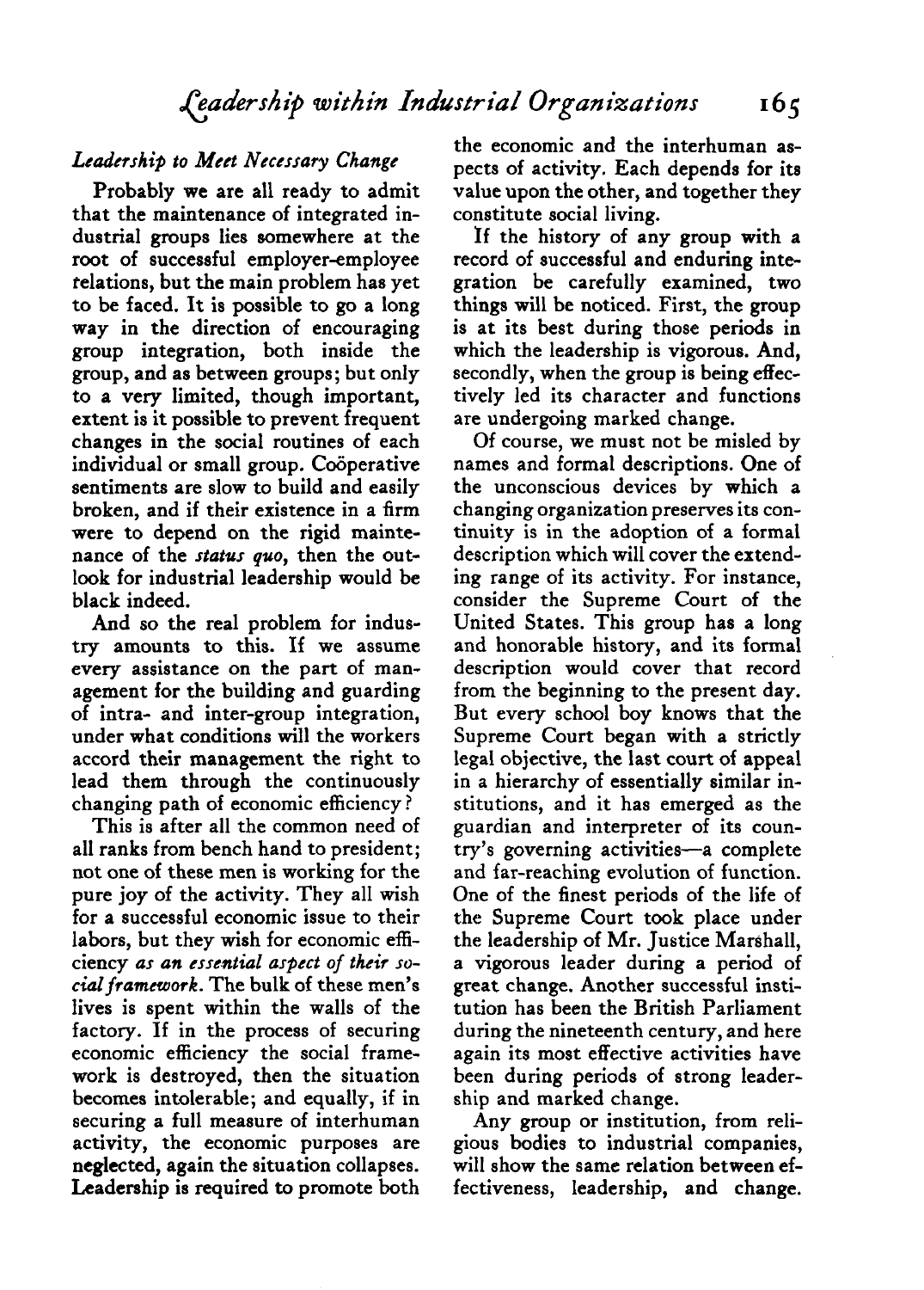The outstanding period of American Trades Unionism, under the vigorous leadership of Samuel Gompers, was not marked by a pedantic maintenance of the *status quo* in union activity. Precisely the same thing applies to industry; firms disintegrate as soon as they cease to evolve. Finally, in small industrial groups, involving only a handful of workers, their periods of effective integration are found to depend on change guided by competent leaders.

After all, this is the barest common sense; a ceaseless struggle to maintain an unvarying situation would be a dreary prospect. People, in so far as they are happy and active, hope for a positive outcome to their labors in the form of acceptable change.

And this is a third generalization. *Change to be acceptable to a group must come from within, and must appear as the visible need of its present activities.* Change imposed from without is a disaster, comparable to an earthquake, breaking rather than assisting integrated evolution. So management in industry can lead its groups to just that extent to which it is itself a member of those groups, and it can lead no further; anything beyond that will be resisted as compulsive interruption to social living.

Management in the past has made many and sincere attempts to capture the loyalty of its industrial groups; often the attempt has been disappointing, and even when successful the leaders have never succeeded in stating quite explicitly the basis of their achievement.

It is the business of the leaders to secure not only the social but also the technical, logical procedures on which the activity of their groups depends. At this level the leaders are rightly considering activity in terms of economic abstraction. Their mistake lies in supposing that the actual daily integration of a group of workers can be made to depend on a logical proposition, rather than on habitual routines sensibly adapting themselves to meet a visible situation.

Any executive from his own experience can cite instances where some needed change in routine has been patiently and clearly explained to a group, only to find in the end that the group has ruined its chances by resisting the change. At first the group seems to acquiesce, impressed by the logic, but soon resentment or some similar sentiment indicates a reversal of attitude. Neither management nor the workers themselves can usually explain what has happened. The fact is, nothing in the workers' daily experience has indicated the need for change; it presents itself not as a sensible adaptation to a visible situation, but as a blow from management wrapped up in a tissue of unanswerable logic. The better the logic the more irritating is the blow.

At times of crisis nations accept a leadership which would ordinarily provoke the most violent opposition. W^itness, for example, the actions of Mr. Roosevelt's Administration during the banking crisis of 1933, or the loss of personal liberty cheerfully accepted by belligerent nations during the World War. But then the crisis was visible to every individual, and the remedial changes inaugurated by their leaders only expressed the sound sense of the society. Yet another example can be seen in the millions of employees who were laid off by management during the late depression. On the whole this action was accepted by employees because their experience indicated the necessity. This was no question of abstract logic but of visible circumstance.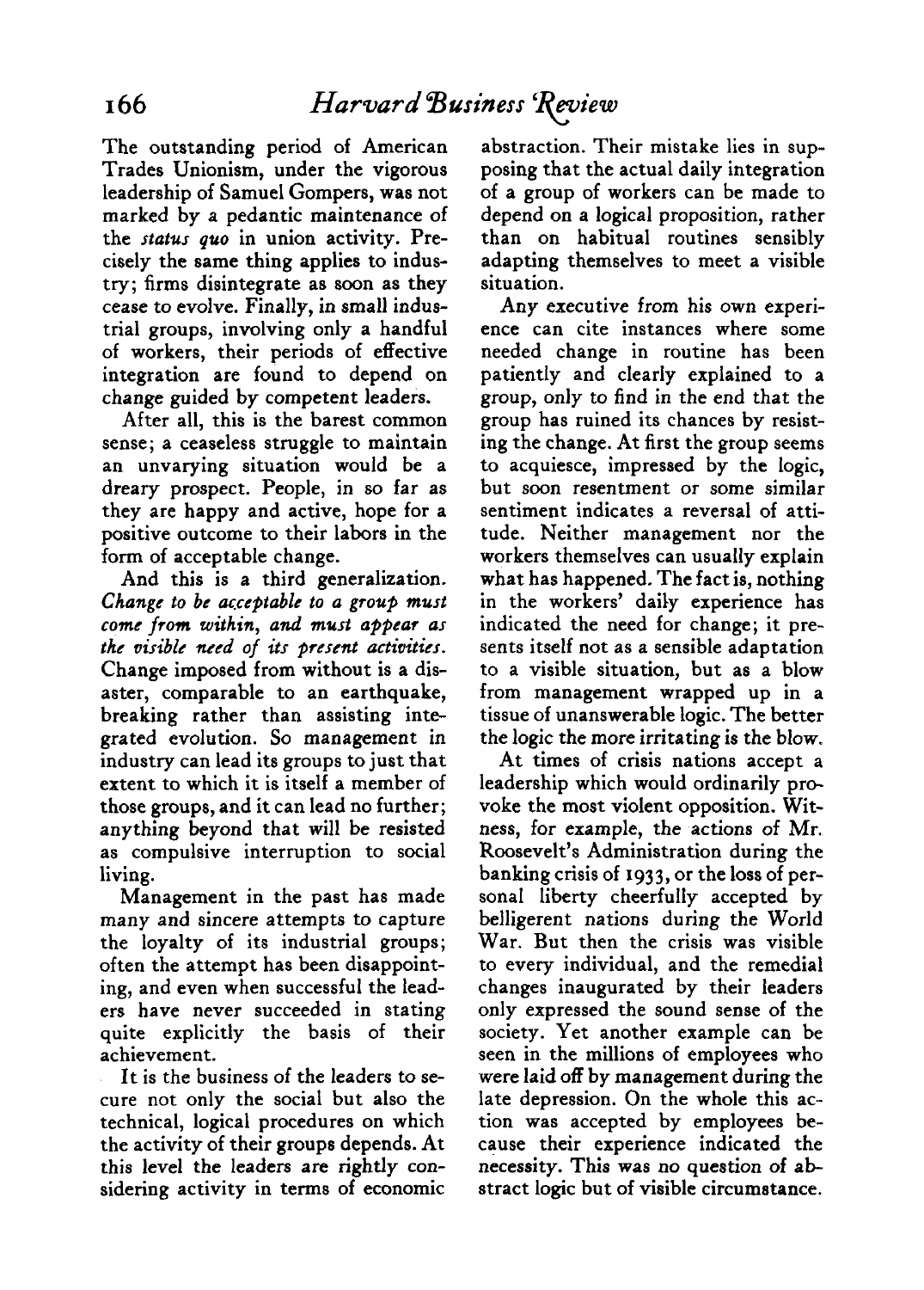Any such action on the part of management in normal times would inevitably lead to a social revolution.

Men actually welcome a leader who will organize them for the purpose of adequately meeting visible situations, for this involves the satisfaction of a need: integrated social living, and its effective continuance. But no one enjoys a disturbance to his social living if the need is not apparent in terms of his life, even though supported by the best of arguments. So it is quite useless for industrial leaders to attempt to sell their policies to labor on the basis of reasoned statement alone, even though the need for those policies was originally detected by logical thinking. What is required is that a firm be so organized that the need for change is visible to the relevant groups in terms of their own daily activities, and this is not so difficult of achievement as may appear at first sight.

Naturally it is not suggested that no change should ever take place without the whole background being familiar to those involved. If this policy were pushed to its logical limit, then practically evolution would come to an end. We all submit to a certain amount of direction the object of which is not clearly apparent to us. But in industrial situations the worker is subjected to an unusual amount of unintelligent restriction—unintelligent in the sense that *his* intelligence can make nothing of it in terms of familiar fact; equally his opportunities for experiencing intelligible leadership are far too few.

#### *Management and the Shop Foreman*

The object of management should be to redress this balance; for in so far as the worker is habitually being led to achieve adjustments, which his own sense requires, to that extent will he have confidence in his leaders, and he will give management the benefit of the doubt in those changes for which daily life cannot possibly have prepared him. Let us consider the possibilities of such an organization of industry a little more closely, for we have reached the very core of our problem. One line of approach is through the junior supervisor. Management, to an employee in a large establishment, is a vague abstraction somehow connected with well furnished offices. The worker hardly knows his managers as real human beings; even if he is on nodding terms with his president they have no routine activities in common.

The true representative of management for the employee is the junior supervisor, or foreman as he is sometimes called. This is the only end of management with which the worker has real contact, in the sense of daily interpersonal work relations. So it falls to the foreman to make visibly intelligent the policies of management to labor, and also to make equally visible to management the situation at the workers' level. If the foreman fails in this task, the organization will fall into two unconnected groups, one of which will be issuing unintelligible orders to the other.

Thus, in many ways the foreman has. the most critical job in the whole organization. Equally in the nature of things his is the least experienced and least tested of all the ranks of management. And yet in spite of this the foreman is probably required to display a wider range of personal capacities than any other rank. Here is a description of the foreman's duties. "The all-round foreman is still, especially in smaller plants, required to assume the most multifarious tasks. He has been expected to fix rates, fix costs, supervise machine in-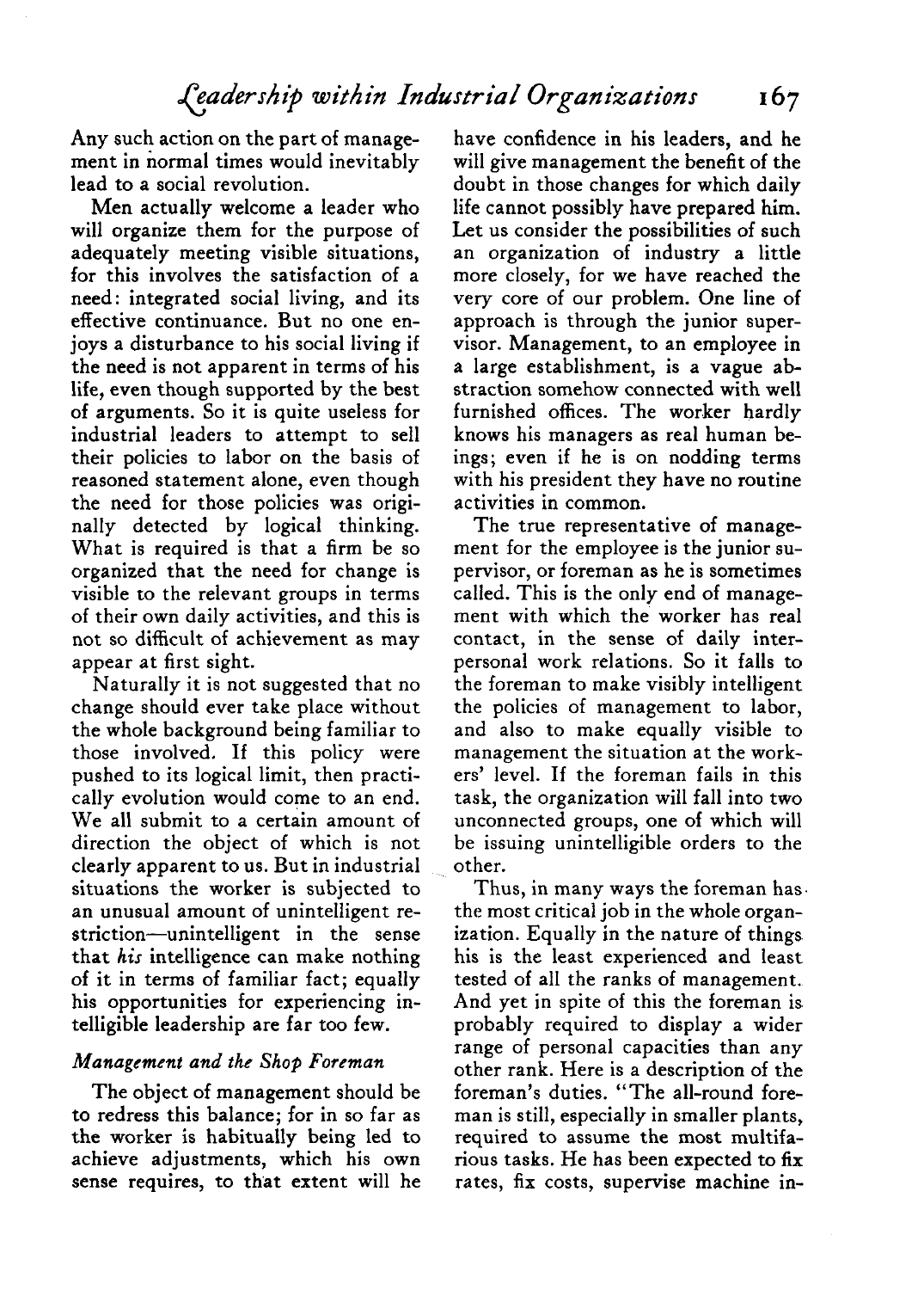stallation and repair, hire workers, keep production records, inspect work, train new employees, advise on progress changes, and secure the required output. He would indeed be a paragon who in this confusion of duties could be solicitous about the niceties of human relations. Inevitably in the past there has been overwork, on the one hand, and neglect of important functions, on the other."<sup>2</sup> In larger organizations some of these functions are taken over by specialized departments, although as the authors point out there has been a swing away from overdepartmentalization of the foreman's functions. In any case the foreman remains a "jack of all trades" rather than a master of one of them.

Nevertheless the all-round foreman has one great merit, assuming that he could perform his functions; he integrates the multifarious factors of his workers' activities at the working level, that is, within full sight of his group. His problems present themselves in terms of his group around him, and his solutions are drawn from the texture of his group's daily life. Unfortunately, it is nearly hopeless to expect the foreman to evolve suitable adjustments unless his duties are simplified.

The departmentalization of the junior supervisory function does effect such a simplification, but at the expense of removing the task of integration, and therefore of initiation, from the workers' level. Under such a system this takes place in the offices of the higher executives, and the outcome makes its first appearance on the floor in the form of executive orders. So, of these two systems, the first secures some measure of initiation at the workers' level, but places an intolerable burden on the foreman; the second relieves the foreman, but at the expense of removing all initiative from the level of the working groups.

It is a well-known fact among industrialists that the lines of authority in an organization are mainly vertical, from the worker to the president, but the lines of collaboration tend to run horizontally between officials of approximately level rank. This second line of collaboration has usually no recognition in the formal set-up of the company, it is an unofficial activity held in check by the formal organization built on more or less vertical lines. These two organizing principles correspond to a fundamental difference in the place at which initiative is exercised. Horizontal lines of collaboration, in so far as they are effective, result in daily adjustments being elaborated at the level at which the problems arise. Thus initiative remains in the hands of those whose daily activities have shown the need. On the other hand, when the process of collaboration is forced up the lines of formal authority, then integration and initiative take place above and are brought down to the relevant level in the form of orders.

The all-round foreman is an instance of horizontal collaboration, only, as in the case of certain foreign dictators, he happens to contain all the collaborators within his own person—he collaborates with himself in his various capacities; there lies his weakness, and implicitly he seems to know it. For anyone with a first-hand experience of factory life will recognize the many unofficial ways in which a foreman creates a small group of collaborators officially denied to him.

John, an elderly mechanic, shows some aptitude for training novices and he, unrecognized by the formal organi-

**<sup>&#</sup>x27; Tead, Ordway and Metcalf, H. C,** *Personnel Administration.* **Second edition. New York: McGraw-Hill** Book Company, Inc., 1926, p. 169.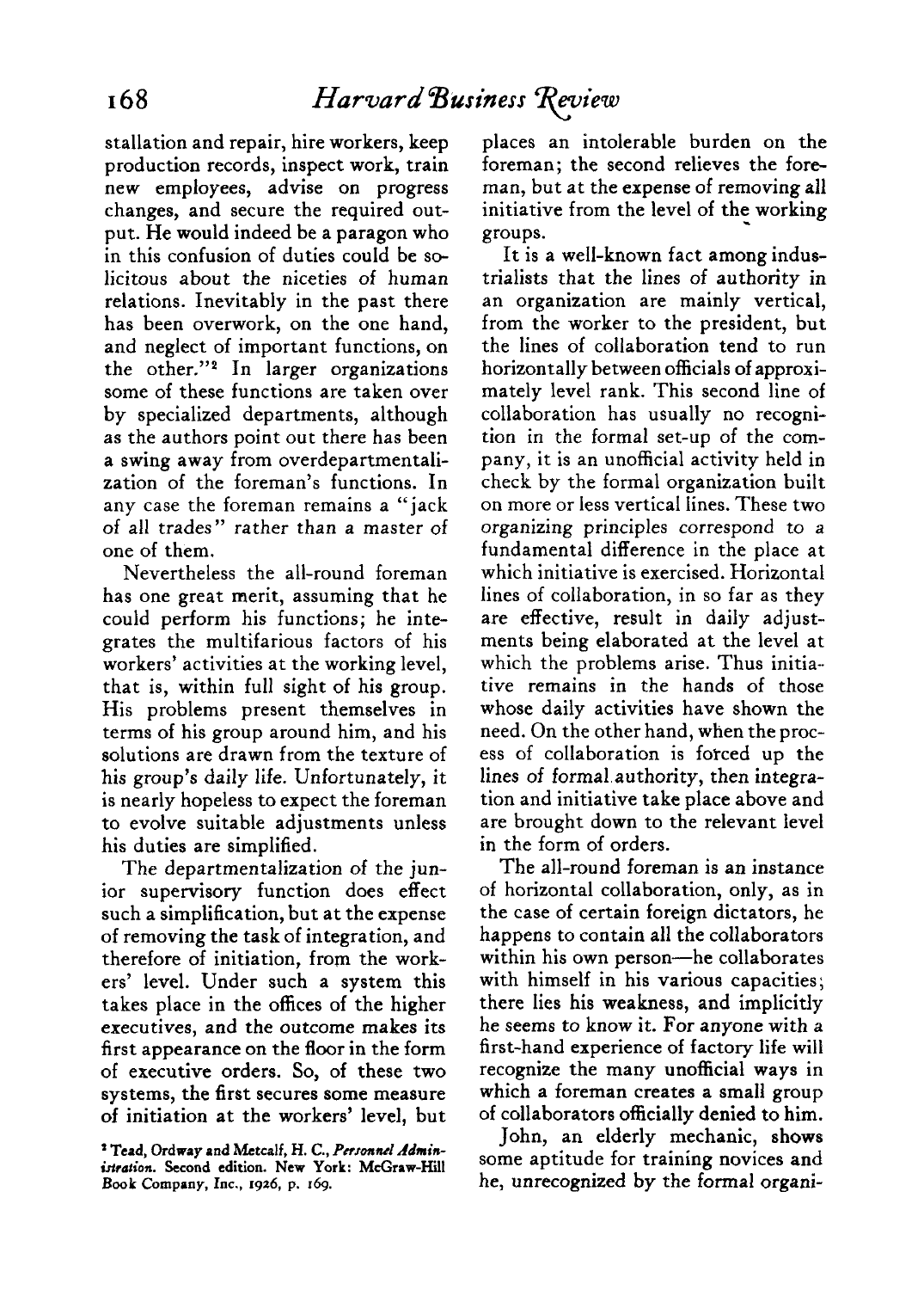zation, is the *de facto* trainer for the shop. Tom is quick at figures and he looks after the foreman's paperwork. Someone else can fix the machines and keep them working; and so on. These men are the foreman's unofficial collaborators, and they represent him in his many capacities. Without such a shadow staff the position of the foreman would be quite hopeless; but he very reluctantly admits to such assistance, for it is not recognized and is often not tolerated by the senior executives.

Thus the foreman, on his own initiative and in concert with his group, has elaborated a modification to meet a visible situation; visible, that is, to the working group. But management, so far from assisting this display of initiative at the relevant level, is usually blankly ignorant of it and tends to discourage what it sees. And yet a development on these lines is worthy of considerable thought, for it does make possible a modification within a group to meet the circumstances that arise there, and it simultaneously relieves the foreman of an impossible combination of tasks. The Western Electric Company is engaged in a careful survey of the extent to which such unofficial organizations have taken place, and the tentative findings are exceedingly interesting. They illustrate the continual tendency for adjustments to take place at the level at which the need becomes evident, and the degree in which a formal organization can easily act as a check on such natural growth. Thus, management unwittingly holds back its employees from effecting technical changes to meet needs visible to them. And this brings us to our last generalization. *No society or organization is averse to change provided the initiative for that* *change takes place at the relevant level*—*at that level where the daily activities have shown the need. Under those conditions change will present itself not as an interruption, but as the natural fiow of social living.*

# *Questions of Company Policy*

Large questions of company policy do not usually disclose themselves in the daily activities of the workers. Such questions are visible only to the senior executives, and all ranks are willing to leave the initiative there. But most, not all, of the changes introduced by management into a working group concern small matters which have arisen from within that group. The group is failing on delivery, has high operating costs, has neglected quality, or is careless of company property; circumstances like these give rise to most of the small detailed changes which are resisted so bitterly when initiated in the offices of the executives. And yet experiments and exceptional organizations here and there have shown that it would not be impossible to reorganize working groups, so as to enable them to supply much of the integration and initiative needed to cure their own ills. To the extent to which this is accomplished, management would represent itself as a body assisting their groups in working out their own visible problems, rather than as disturbers of social living. Management would be called upon to effect an integration as between small groups.

This is not a scheme for employees' representation, though that has its place; it amounts to suggesting that initiative should not be too exclusively concentrated at the top, but should be encouraged at every level in those matters relevant to that level. More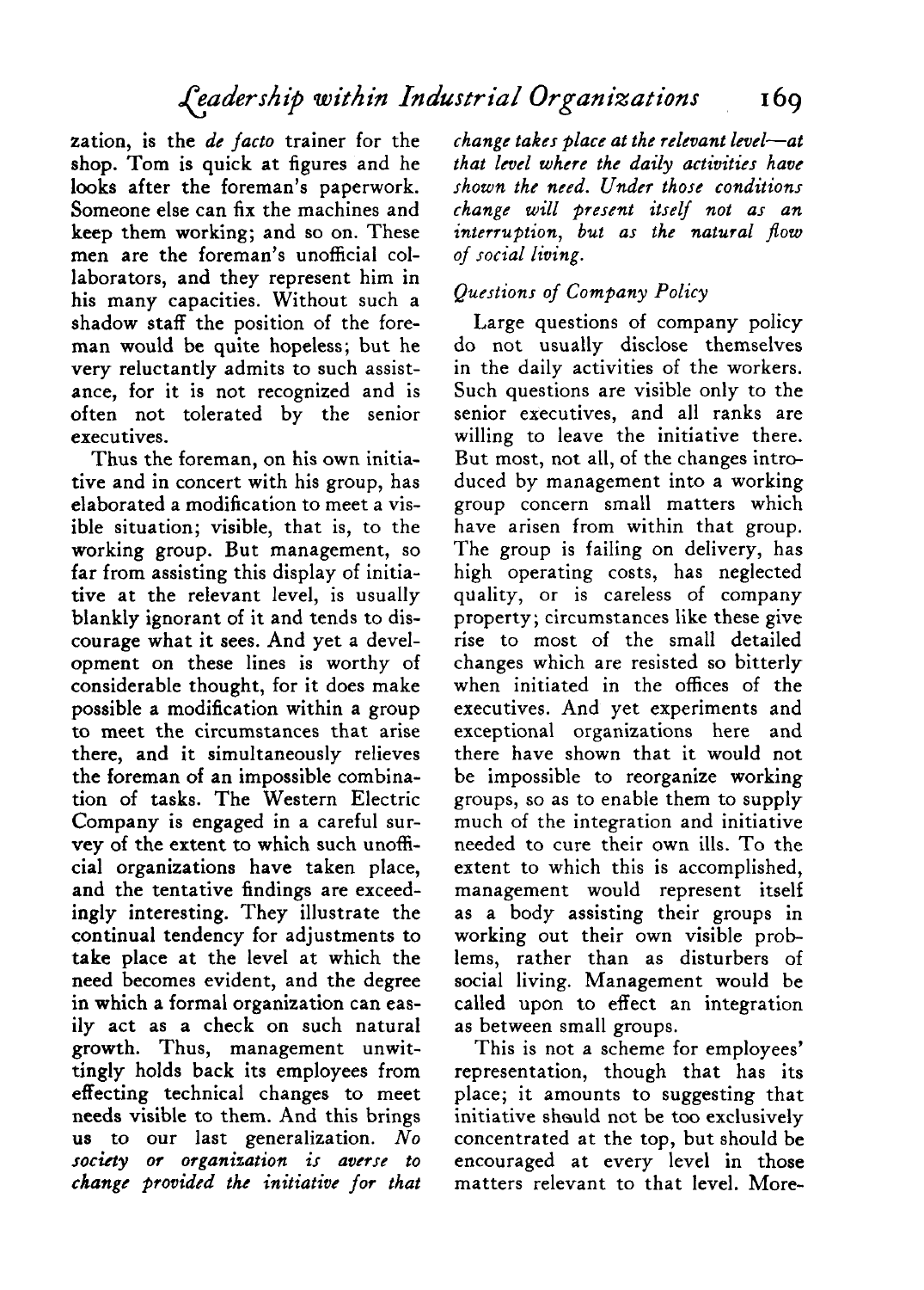over, the form of the encouragement should be that of evolving an organization which will enable each level to obtain a perspective of its own problems and then to handle them effectively.

One last point arises in this connection. Any large and enduring organization must possess a formal structure and forms of procedure. In the case of a nation this comprises its constitution and its laws. A commefcial company functions under the relevant laws supplemented by its own constitution and regulations. These latter require continual modification to meet changing conditions; but where the formal structure attempts to force new procedures not arising from the situation visible to those affected, or worse, hampers attempts at natural growth, then poor integration is almost bound to result. An example in point is the habitual failure of the formal structure to accommodate itself to the existing horizontal collaboration. It should be the object of company regulation to give form and assistance to such a growth, and to insure its orderly evolution.

#### *Conclusion*

*A* study of groups and human organizations has led to the formulation of four generalizations.

1. Group integration depends on routine relations among people developed over a period of time.

2. A group will resist any outside threat to its own integrity by withdrawing into a self-made shell, and so ceasing to collaborate effectively with the larger society around it.

3. Change to be acceptable to a group must come from within, and must appear as the visible need of its present activities.

4. No society or large organization is averse to change provided the initiative for that change takes place at the relevant level—at that level where the daily activities have shown the need. Under these conditions change will present itself not as an interruption, but as the natural flow of social living.

These findings go some way toward determining a desirable attitude for management in the handling of its working force. Thus it follows that all such devices as profit sharing and the like, whether desirable or not, cannot in themselves create integrated employer-employee relations. To suppose otherwise would be to commit the old mistake of thinking that human relations rest on logical concepts, rather than on daily social routines directed toward a logical end.

Again the Russian system of control by Soviet Councils is obviously beside the point. It will not help to free the employee to have him breaking into the president's office, for the proper activities of senior management do not declare themselves at the worker's bench. In fact at this very time the Russian factory worker is rebelling against a speeding of production nominally inaugurated by himself. A Russian factory makes provision for the interruption of the president by the worker, but it does not provide for the latter to exercise initiative at his own level.

And that indicates our main conclusion. A contented, integrated organization accepts progressive leadership, because each group exercises some initiative in those matters which concern its own activities and arise out of them. It is quite untrue to suppose that under such a system most individuals feel constrained because some of their circum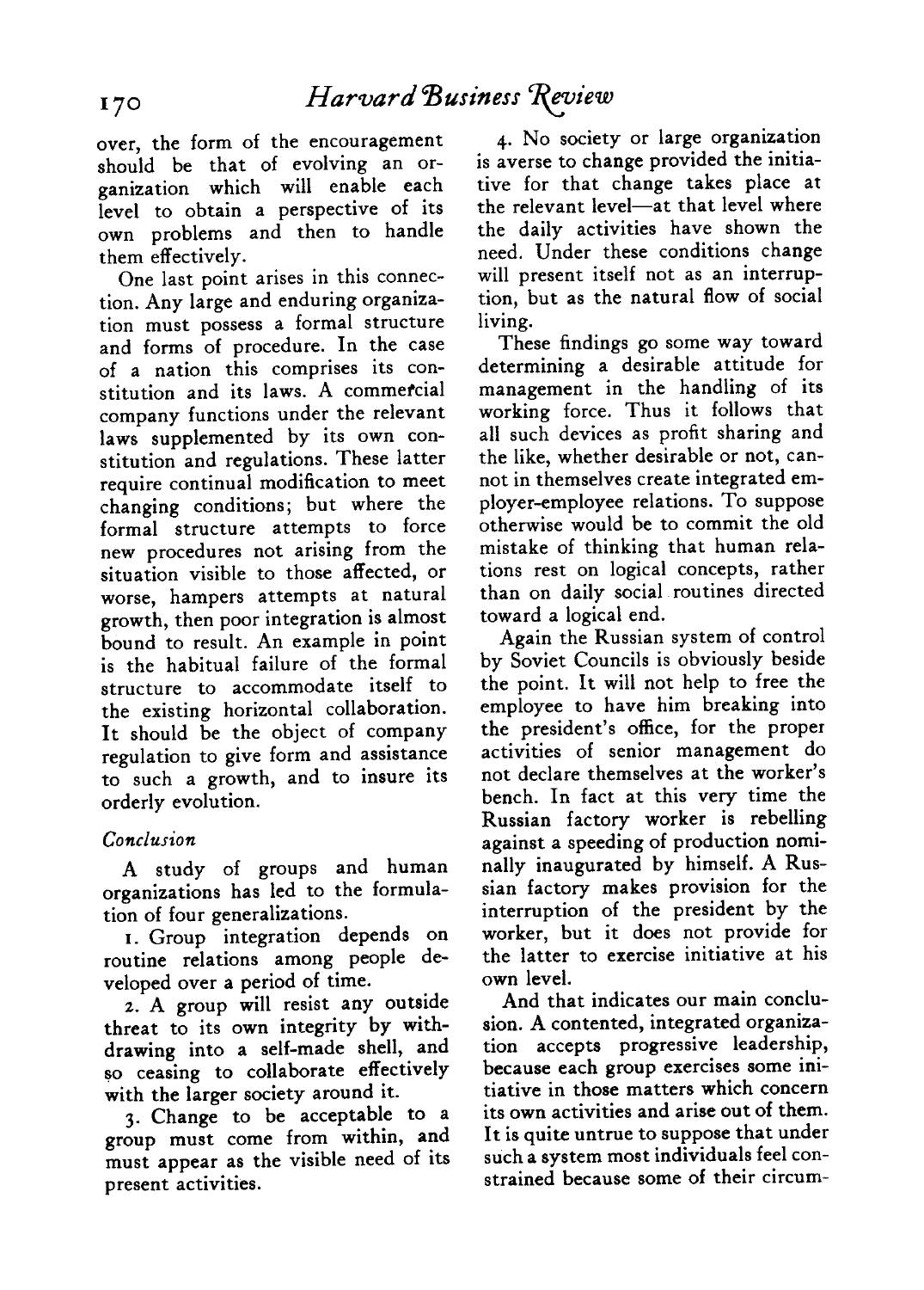stances are clearly beyond their own effective control. No sensible citizen wishes to erupt spasmodically into the councils of the Department of State at Washington, but he does wish for a voice in those matters which arise directly from his own activity.

Finally we should do well to remember that by far the largest part of the changes promoted by management and resisted by employees do not arise

from major decisions of policy intelligible only to the former, but from petty considerations springing directly from the daily activities of the employees themselves. In so far as working groups are organized to handle their own affairs, to that extent will management find itself within those groups, and so welcomed as their natural leaders in matters outside the group's control.